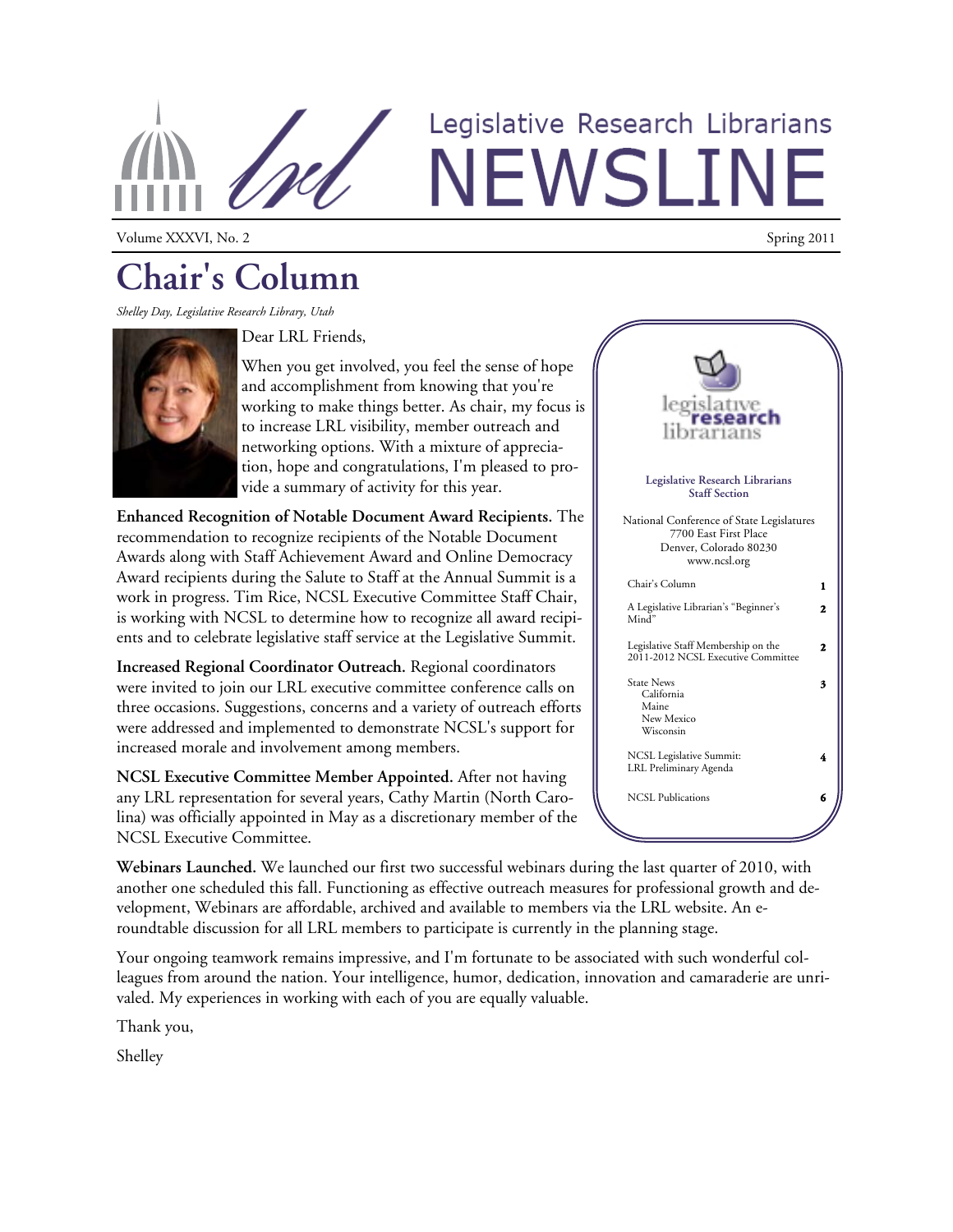### **A Legislative Librarian's "Beginner's Mind"**

*By Cathy Martin, North Carolina* 

In the beginner's mind there are many possibilities, but in the expert's there are few.

Shunryu Suzuki-Roshi

Ahhh . . . "Zen moments." We all need those, right?

"Beginner's mind" is another useful Zen concept, encouraging us to consider something from the new and open perspective of someone who's never thought about the subject before.

With our new session came many changes—new legislators, new leaders, difficult economic realities—and I needed a beginner's mind. How best could we meet the challenges we faced? How could we stay relevant and best serve the needs of our institution and its new leaders, particularly in the face of hard budget times?

In April, I asked other LRLers whether taking on nontraditional library work might be some "salvation" for some of us. Not to say the old ways and services are bad or wrong, just that we might want to think about our work in a different way. I noted the NC Legislative Library's handling of the boards and commissions database as a vital legislative function, but not necessarily "traditional" to legislative libraries, and asked you to describe odd jobs in your own libraries.

Many thanks to the 10 LRLers who responded, as they shared some interesting endeavors: some truly unusual, some borderline traditional and some that might be expected in one legislative library setting but not necessarily another. Here's a sampling:

- Redistricting duties—Kristin Ford, Idaho, wins the "off the library charts" award!
- Acting as Fire Zone Wardens—Colo. is a close second to Idaho;
- Content designer for entire legislative website (not just the library site);
- Coordination of the NCSL Back to School Program;
- Web site "gadfly" and similar website watchdog

#### roles;

- Capitol art and memorials database maintenance;
- Membership on various outside committees (Capitol Building Advisory Committee; Council of Government; statewide task force on the accessibility of websites);
- Building guides; and
- Lots of borderline/crossover roles: Proofreading the budget bill; legislator biography databases; boards and commissions databases; sole archivists of executive branch documents.

The sample was too small for me to make any broad statements, but a couple of things come to mind.

First, wouldn't a comprehensive LRL survey be fascinating? Second, five months into our session, I've seen that the traditional jobs may actually be what keep us afloat during transitional times. As legislative people change, the library itself remains the keeper of the legislative memory flame, with its macro perspective on institutional history and the micro tools we've developed (databases, charts and lists of the firsts, the lasts, the longest, the shortest, the most, the least, ad infinitum). We know stuff and we know how to find stuff, and that's what keeps us relevant.

In conclusion, it seems many LRLers already have beginner's mind and are adaptable indeed! So, be on notice—you, too, may become a Fire Zone Warden, but please don't make me handle redistricting!

#### **Legislative Staff Membership on the 2011-2012 NCSL Executive Committee**

#### *By Tim Rice, Illinois, NCSL Staff Chair*

NCSL's 2011 Legislative Staff Nominating Committee is seeking nominations for legislative staff to serve on the 2011-2012 Executive Committee as staff vice chair or at-large members. The task of the 2011 Legislative Staff Nominating Committee, which meets at the NCSL Legislative Summit in San Antonio, Texas, in August, is to nominate a slate of 16 members and three officers of the NCSL Executive Committee for conference year 2011- 2012.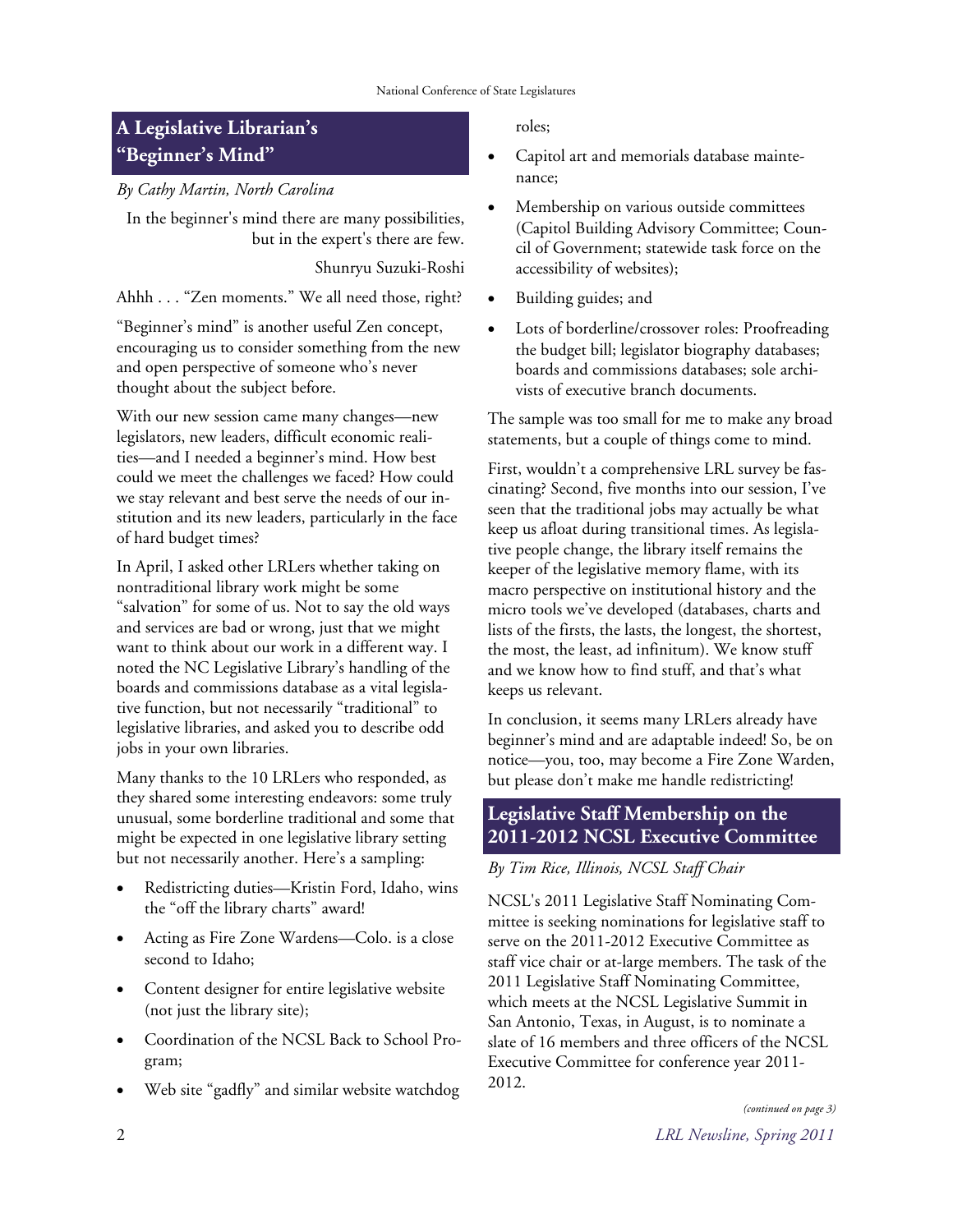*Legislative Staff Membership (continued from page 2)* 



Nine current members of the Executive Committee are eligible for nomination for another one-year term. There are seven vacancies among at-large legislative staff positions on the Executive Committee this year. The vacancies are created because Executive Committee members have reached their

limit of three consecutive one-year terms or have served an interim appointment of less than six months.

Legislative staff interested in serving on the 2011- 2012 NCSL Executive Committee should review the nominating procedures information and write a letter of declaration, which must be postmarked or electronically transmitted by the following deadline dates:

Staff Vice Chair Candidates:

The letter of declaration must be postmarked or electronically transmitted no later than July 1, 2011.

• At-Large Membership Candidates:

The letter of declaration must be postmarked or electronically transmitted no later than July 15, 2011.

• Letters of Support:

All letters of support must be postmarked or electronically transmitted no later than Aug. 1, 2011.

Declarations and letters of support shall be addressed to Sharon Crouch Steidel, Chair, NCSL 2011 Legislative Staff Nominating Committee, in care of the NCSL office in Denver at address below. NCSL will acknowledge their receipt and notify all members of the nominating committee.

Submit all letters to NCSL using the following address:

Sharon Crouch Steidel, Chair NCSL 2011 Legislative Staff Nominating Committee

Attn: Joyce Johnson National Conference of State Legislatures 7700 East First Place Denver, CO 80230 or email to joyce.johnson@ncsl.org.

#### **State News**

#### *By LRL Regional Coordinators*

#### **From Maeve Roche, California:**

Greetings from California . . . We have a "new" governor in office—Jerry Brown has returned! The first three months of 2011 were extremely busy for us. We started a new legislative session in January and with many new legislators and a new governor in office, staff were working hard to keep up with the reference and research requests we received. Now, things have settled down a bit, and we're waiting to see if the Legislature will pass the budget on time. When we're not busy answering research questions, we have plenty of projects to keep us busy. Some highlights: digitizing important legislative and executive-level publications for greater access and searchability—the Assembly and Senate journals, the Governor's State of the State and Inaugural speeches, Executive Orders, and many other titles on our wish list. We also anticipate moving toward an electronic reference ticketing and tracking system, called AltaRama, within the next few months. We're also enjoying some wonderful summer weather right now, after a very winter-like spring!

#### **From John Barden, Maine:**

The Maine State Law and Legislative Reference Library wishes to note the retirement of Robert Michaud, associate law librarian, on March 31, after 28 years of service, and Sheila Bearor, principal law librarian for technical services, on June 28, after 21 years of service. Congratulations to these two dedicated employees on achieving this goal!

#### **From Tracey Kimball, New Mexico:**

New Mexico's new Republican governor, Susana Martinez, finished her first legislative session by vetoing 98 of the bills passed and partially vetoing two others. Two of the line-item vetoes are being challenged by legislators who say the governor exceeded her constitutional powers.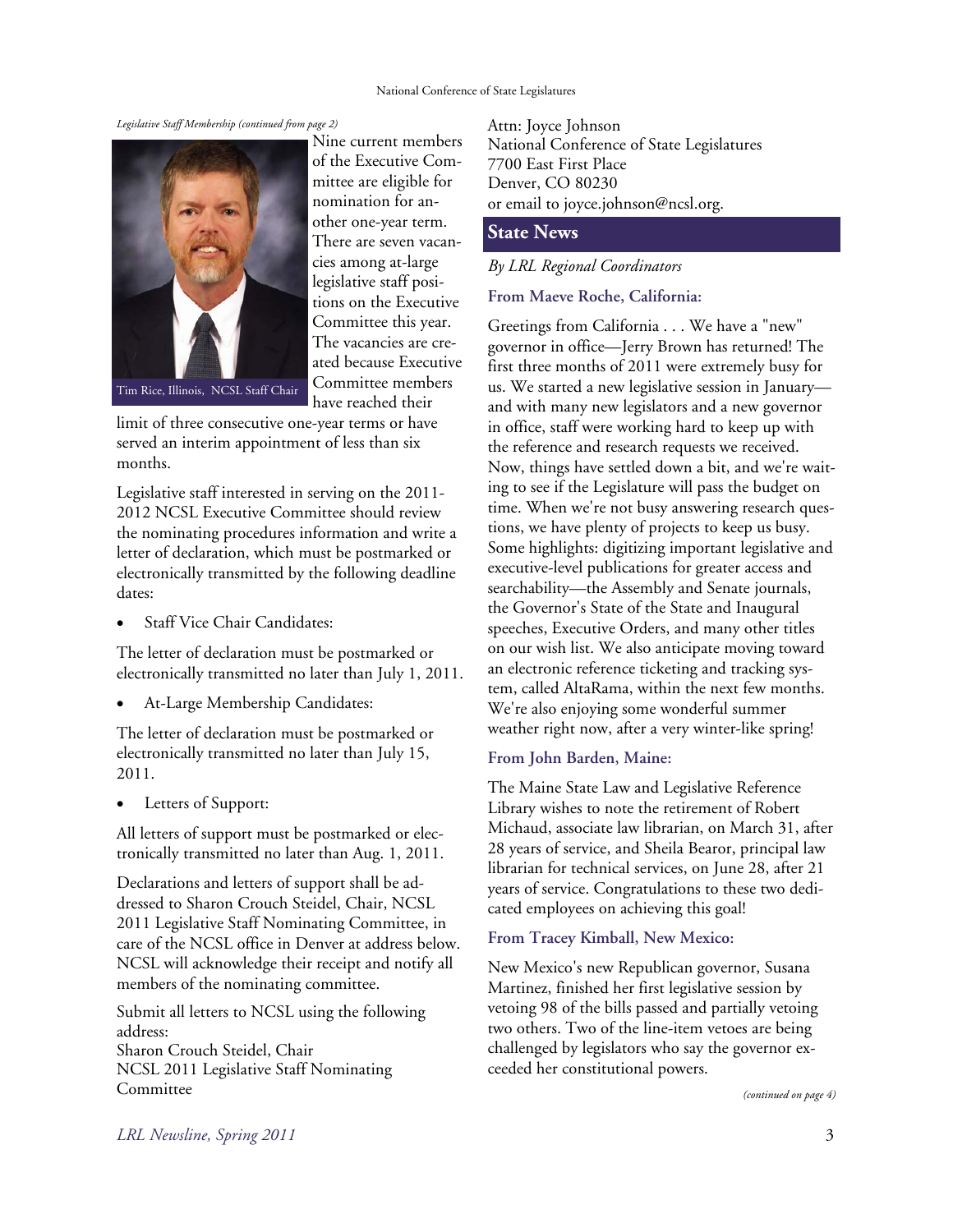#### *State News (continued from page 3)*

In one instance, Martinez reduced an appropriation in the state's main budget bill from \$150,000 to \$50,000 by striking one digit – the "1" from \$150,000. Four Democratic House and Senate members sued, saying that the governor can eliminate an entire allocation of money with a partial veto but can't alter the amount. The suit calls this "an invasion into legislative powers" that, "if allowed, would provide the governor with vast abilities to manipulate the legislative power of appropriation."

The second suit, filed by six Democratic members of the House and Senate, regards the governor's veto in a separate bill of an increase in tax rates that businesses pay into an unemployment fund. Martinez and the legislators disagree that the tax provision is an appropriation of money subject to a line-item veto.

The state Supreme Court hearings for both suits have been scheduled for late June. In three other cases in the first three months of her administration, the Court has ruled against Martinez' actions to dismiss members of a Public Employee Labor Relations Board and to stop implementation of environmental rules from the previous administration regarding greenhouse gas emissions and groundwater pollution caused by dairies.

#### **From Patricia Reichert, Wisconsin:**

Since the Winter newsletter, the budget adjustment bill has been introduced and passed with some controversy; perhaps you've heard about the protests in the news. The LRB is located across the street from the Capitol. Although we were not in the thick of the protests, we just had to step outside to see the protesters. Other prominent legislation that has been introduced and either passed or will pass include the biennial budget, a voter ID bill, and a concealed carry bill.

Marian Rogers, managing librarian, retired in March after working for the Legislature for 39 years. She worked for the Assembly Chief Clerk's Office for a short while when she first moved to Madison and was promoted to managing librarian in 1998. We miss her knowledge, experience and contributions to the M&M jar. The search for her replacement has not begun.

Less than one month after successfully tackling a leak in our basement storage, there was a leak above our stacks that affected two shelves of materials. Fortunately, we were able to treat this leak in-house. Most materials were dried and returned to the shelf, a few were available on the Internet and reprinted, and a half dozen pieces were withdrawn. Now if the weather would just settle down so we can enjoy the summer . . . .

#### **NCSL Legislative Summit LRL Preliminary Agenda**

The NCSL Legislative Summit is the largest and most important meeting of the year for legislators and legislative staff. Over these four days—with opportunities that will bring you to new heights in your legislative career—you will go from good to great.

#### **LRL Preliminary Agenda**

Monday, August 8

 $1:00 \text{ pm} - 2:45 \text{ pm}$ 

Tour of the Daughters of the Republic of Texas Library

The Daughters of The Republic of Texas Library is dedicated to advancing the understanding of the unique history of the Alamo and Texas along with the lives of those who experienced it.

#### 7:15 pm – 9:15 pm

LRL Dutch Treat Dinner

Join librarian colleagues from around the country for a great evening at a local restaurant. Spouses and guests are welcome.

Tuesday, August 9

#### 7:45 am – 8:45 am

Orientation for New Staff Section Officers New and potential NCSL staff section officers will learn about their responsibilities, their role in the Legislative Staff Coordinating Committee (LSCC), and the staff role in the NCSL Executive Committee and Standing Committees. Breakfast provided.

#### 3:30 pm – 5:00 pm

Legislative Staff University: Ethics at the Box Office Hollywood films often feature ethical dilemmas, mirroring ones we face in real life. This lively and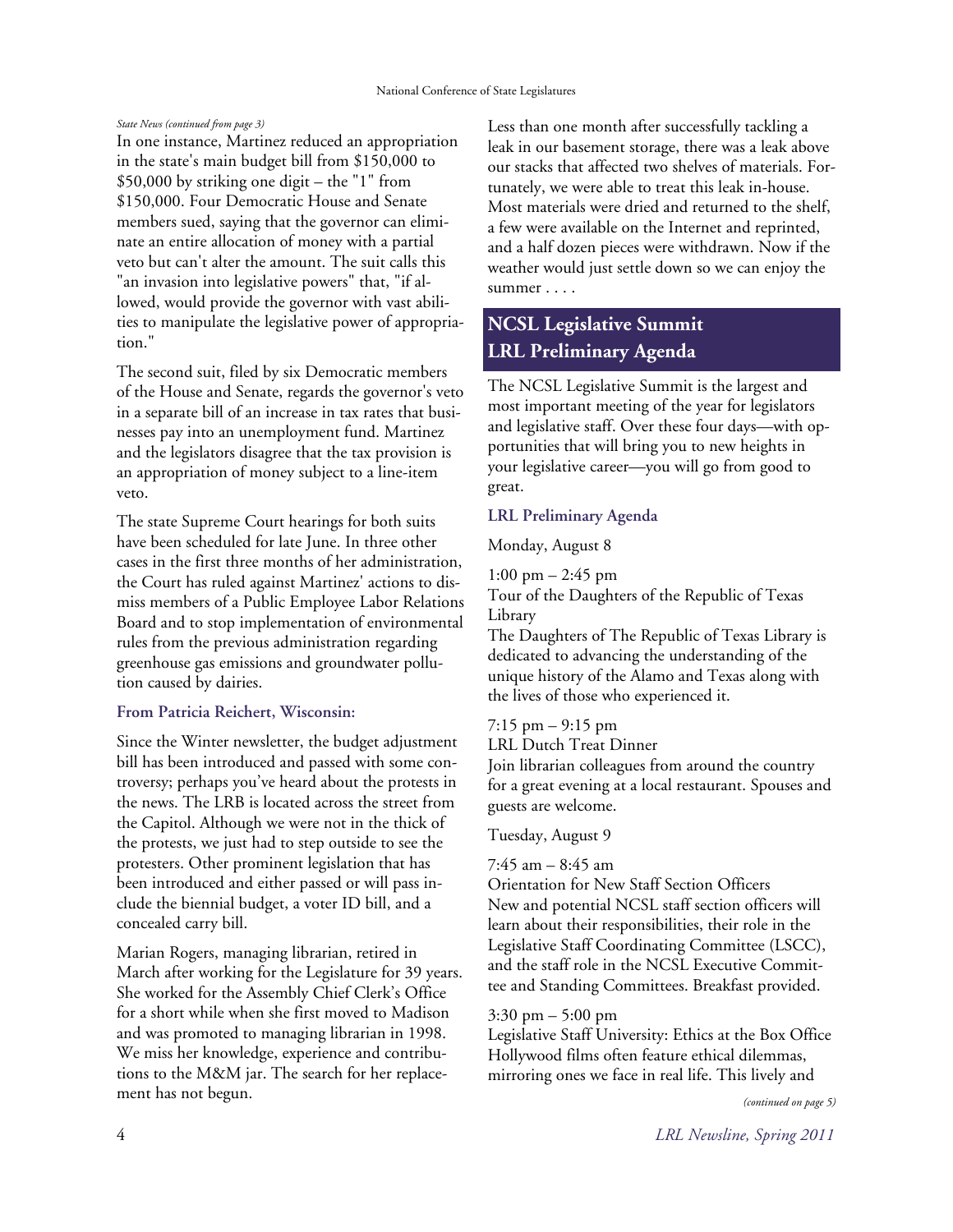#### *NCSL Legislative Summit (continued from page 4)* 4:00 pm – 5:30 pm

interactive workshop puts you in the director's chair to examine different models for making ethical choices as they play out in movie clips and mini case studies for an entertaining glimpse into how we make ethical decisions in the workplace.

#### 6:00 pm – 8:00 pm

Social Event: An Evening in Old San Antonio Delight in the flavors, vibrant colors, sounds and tastes that make San Antonio unique. The historic downtown village of La Villita will be transformed into an authentic Mexican fiesta representing the diverse customs of the city. From brightly colored piñata poles, mariachi music and the delicious menu, you will salsa your way through the heritagethemed plaza and streets. Viva NCSL!

#### Wednesday, August 10

#### 11:45 am – 4:30 pm

LRL Tour of the Texas Legislative Reference Library This tour is open to all LRL members. Texas librarians will conduct a tour of the legislative library. Lunch will be provided.

Thursday, August 11

10:45 am – 12:30 pm

NCSL Business Meeting

The Business Meeting includes consideration of policy resolutions that will guide NCSL's advocacy efforts before Congress and the administration, election of NCSL officers and approval of the Conference budget. All legislators and legislative staff are urged to attend; all other meeting participants are welcome to attend as observers.

#### 12:30 pm – 2:00 pm

LRL Business Meeting Luncheon

The Legislative Research Librarian Staff Section will discuss staff section business, elect new officers, present the Notable Documents and LRL Legislative Staff Achievement awards.

#### $2:15$  pm  $-3:45$  pm

Salute to Legislative Staff

Just as strong states make a strong nation, strong legislative staffs make strong legislatures. Come celebrate the contributions staff make to their legislatures and to NCSL.

Moving Beyond PowerPoint Fatigue We've all sat through presentations that were sabo-

taged by the accompanying PowerPoint slides: sometimes boring, sometimes distracting, but all too often, just ineffective. Look at techniques for improving PowerPoint presentations and explore other options to present information effectively.

#### 6:00 pm – 9:30 pm

Social Event: Texas Dancehall Review Grab your cowboy hat and get ready for a boot scootin' good time at the Texas Dancehall Revue, featuring a star studded cast of Texas performers including Grammy Award-winning Ray Benson and the band, Asleep at the Wheel. The evening will be a truly Texas-size experience, with authentic chuck wagon barbeque and world famous Texas music.